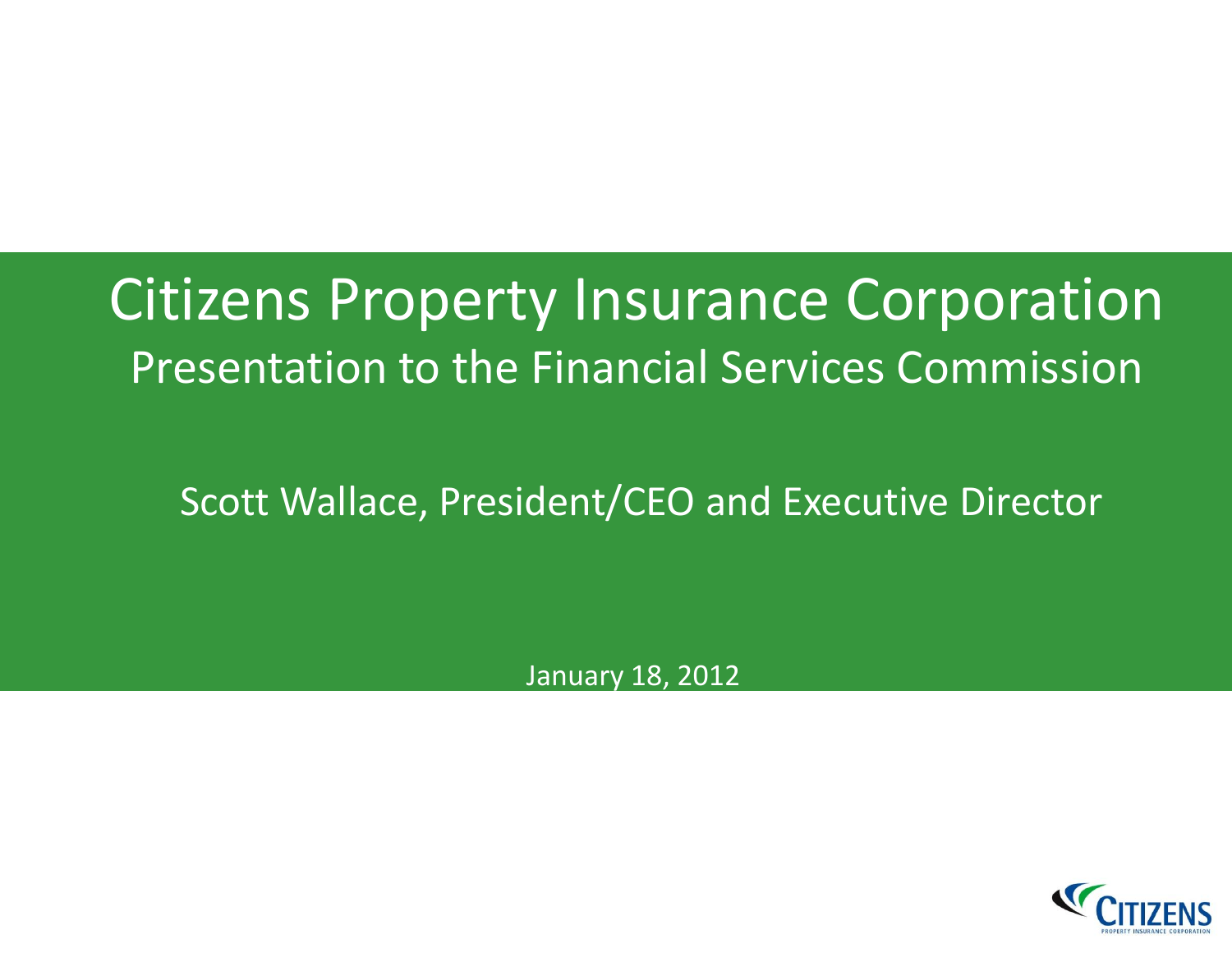### **Coverage Changes - Reductions**

- All of the coverage changes approved by the Board, for the December filing, have been filed with and approved by the Office of Insurance Regulation.
- Additional coverage changes are on track to be filed in March and July 2012.
- In addition to the coverage changes that have been approved by the Board, staff continues to evaluate other potential options which will reduce Citizens' size and exposure.

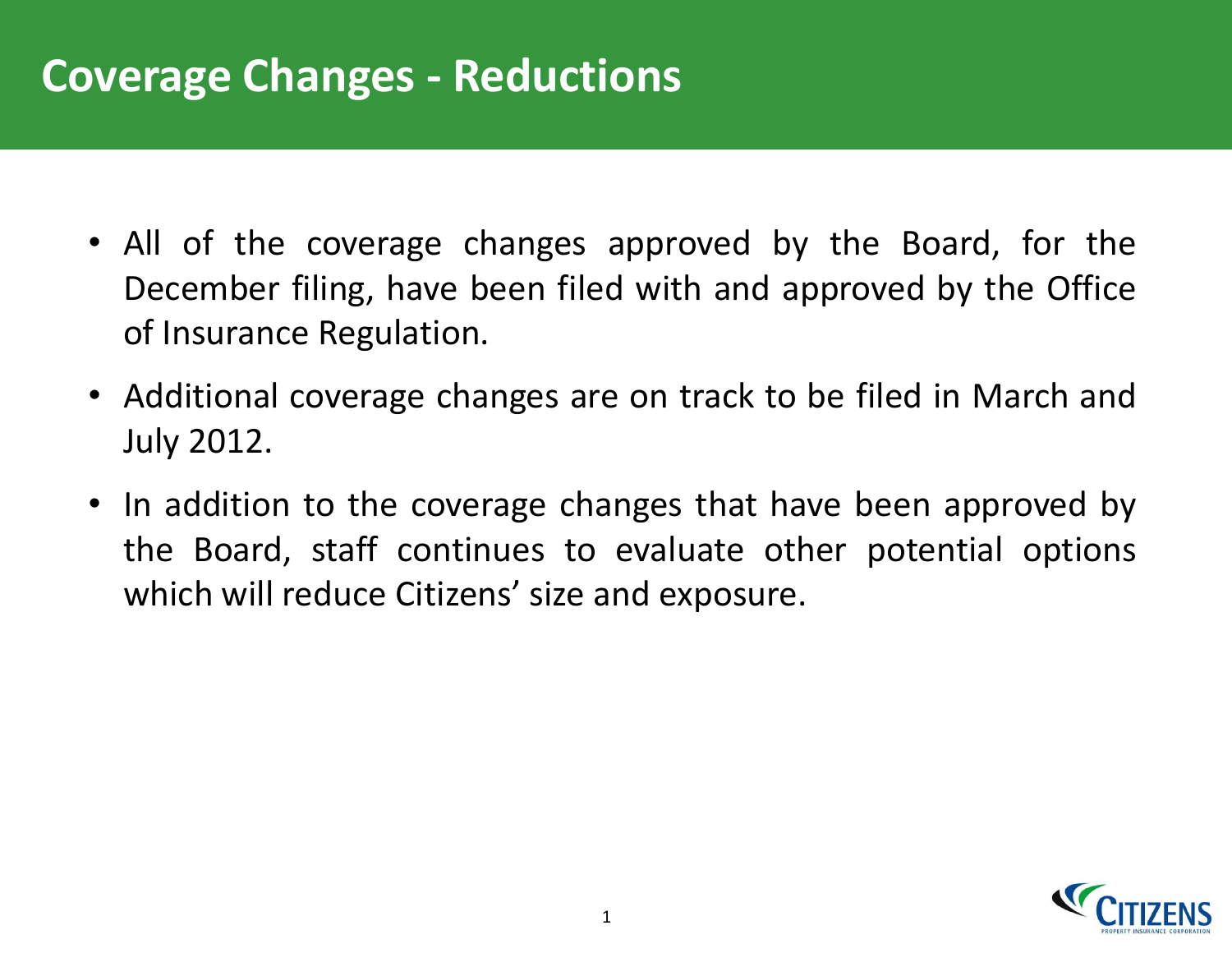# **Depopulation/Privatization**

- 17,000 policies are scheduled to be removed from Citizens on February 14, 2012.
- Citizens is partnering with the Office of Insurance Regulation to survey Florida Insurers to better understand barriers to depopulation.
- The Depopulation Committee will meet in February to take steps to improve depopulation activity, including:
	- Recommendation to eliminate ceding commissions
	- Evaluate ways to position Citizens book of Business to encourage privatization
	- Receiving the Survey Results

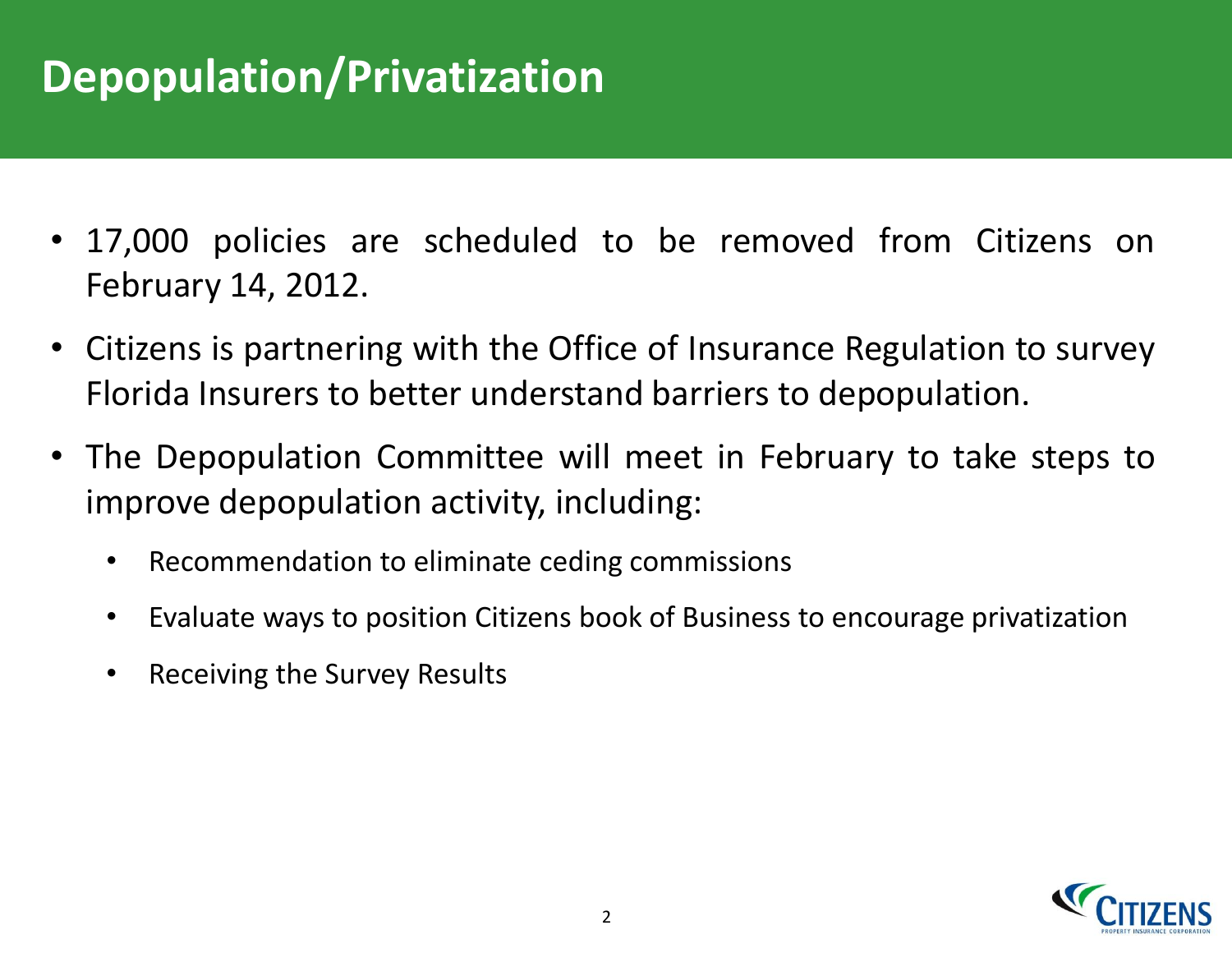### **Risk Transfer**

- Citizens Board and staff are committed to aggressively pursue catastrophic risk transfer.
- Risk transfer reduces the amount and probability of assessment after a catastrophic event.
- Citizens 2012 Risk Transfer goal is to shift at least \$1 Billion of risk to the private markets.

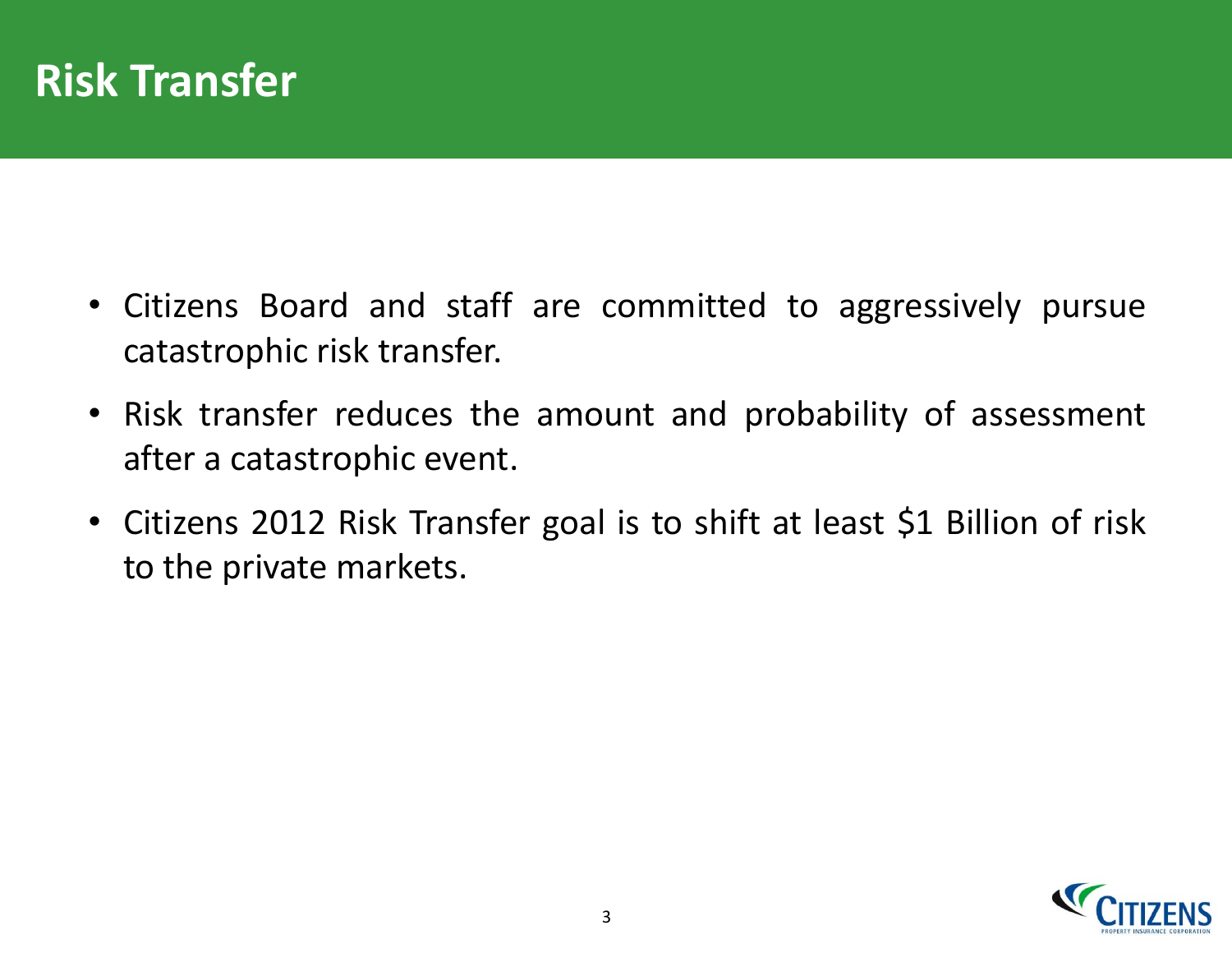## **Legislative Changes**

- Citizens' supports legislation that works towards achieving the goal of shrinking the size and exposure of Citizens.
- In furtherance of the goal Citizens is actively supporting the following bills:
	- SB 1784 by Senator Hays
	- HB 1127 by Representative Albritton / SB 1346 by Senator Oelrich
	- HB 245 by Representative Boyd / SB 578 by Senator Richter